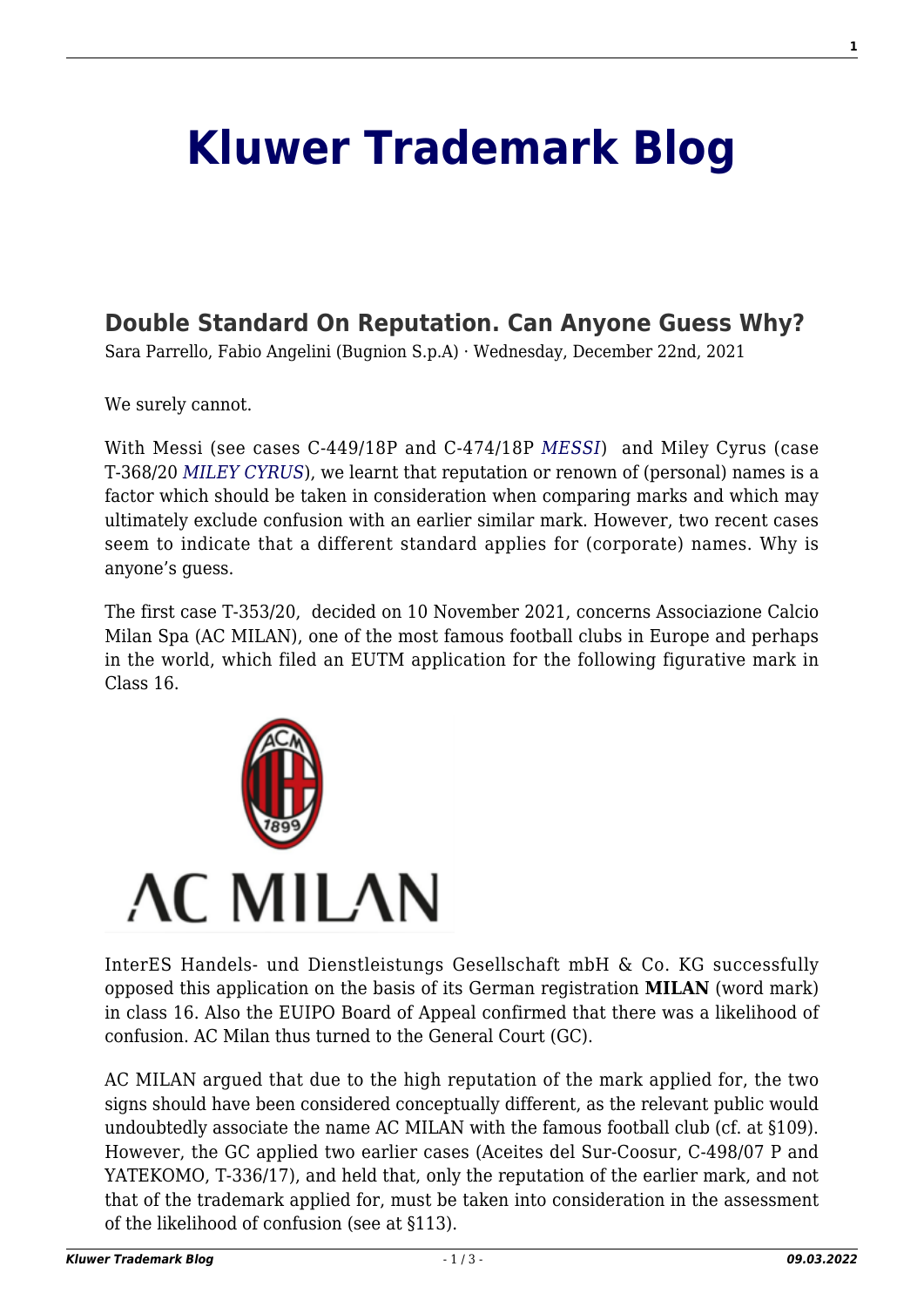The second case, T‑467/20 decided on 01 December 2021, concerns Industria de Diseño Textil, SA (INDITEX), owner of the ZARA trademark used and well known in Europe for hundreds of clothing shops, which filed an EUTM application for the word mark **ZARA** in Classes 29 to 32, 35 and 43. Ffauf Italia SpA successfully opposed this on the basis of earlier rights, including an EUTM registration for LE DELIZIE ZARA in class 29 and 30 and an Italian figurative mark in class 29 shown here below. Again, the Board of Appeal confirmed the finding of likelihood of confusion and Inditex brought the case to the GC



Inditex argued that consumers would associate ZARA with the name of the famous retailer specialized in fast fashion, and that therefore, the conceptual difference with the earlier marks counteracted the visual and phonetic similarities. However, also in this case, the GC stated that the reputation of the contested mark was irrelevant, and that reputation was relevant only in respect of the earlier mark (§ 145).

There is little doubt that the AC MILAN name and team probably rivals Lionel Messi in renown in the area of football. Also ZARA's renown in the fashion world likely outclasses the (arguable) renown of Miley Cyrus. The double standard therefore appears inexplicable as the only difference between *MESSI* and *MILEY CYRUS* on the one hand and *AC MILAN* and *ZARA* on the other is not the degree of fame, but rather that the latter two are not celebrities' (personal) names. However, the reasons why the reputation of the contested mark should be relevant in case of celebrities, but not in case of companies' names (be they a soccer team or a store chain) are unfathomable.

In *MILEY CYRUS*, the GC clearly held (at § 60) that "*conceptual differences may counteract, in certain circumstances, phonetic and visual similarities between the signs in question. In order for there to be such a counteraction, at least one of the signs in question must have, from the point of view of the relevant public, a clear and specific meaning, so that that public is capable of grasping it immediately"*. There is neither factual nor legal justification to limit the applicability of this principle only to celebrities' names. What matters should not be the "kind" of sign (celebrity vs. corporate/business name), but rather whether the public is capable of grasping a clear and specific meaning immediately, so as to counteract phonetic and visual similarities between the signs in question.

So, we wonder…. might this matter be one that is "*significant with respect to the unity, consistency or development of EU law*"?